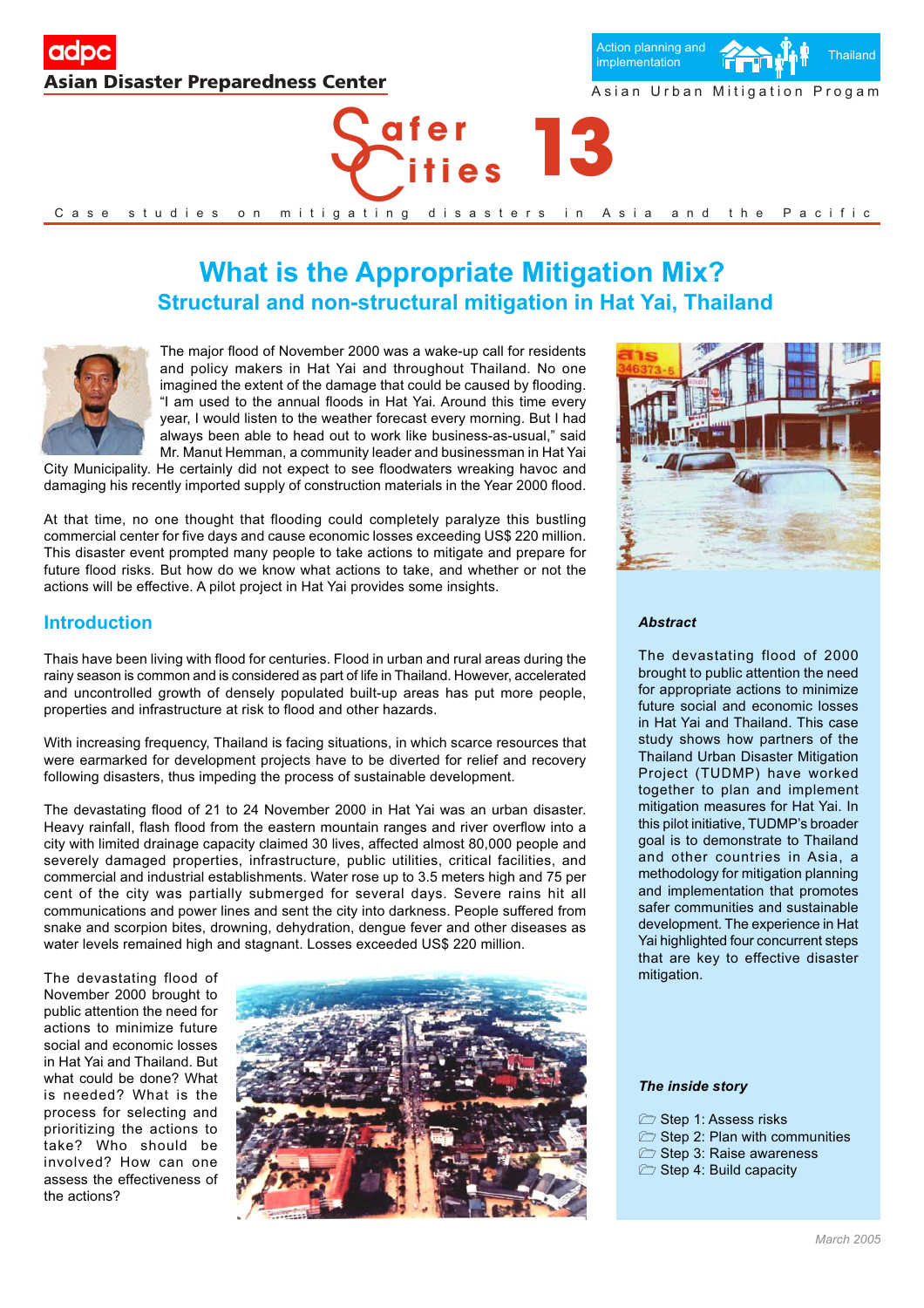There is no shortage of possibilities for reducing disaster risks. Traditionally scientists and engineers have sought to "control" disasters. To control flood, for example, construction of embankments or flood walls are popular to protect the land area behind them. But it has been widely documented that this is not sufficient.

Disaster risk management in Thailand focused primarily on emergency response, recovery and structural mitigation measures. However, the occurrence of a series of disasters over the last decade has indicated that the efforts undertaken so far are not adequate.

Increasingly, a complement of structural and non-structural mitigation measures to building institutions' and communities' capacities to cope with disaster risks are used in many countries. Effective decision on the appropriate mix of mitigation measures will depend on the area's development objectives, an assessment of risk and the resources available.

This case study shows how partners of the Thailand Urban Disaster Mitigation Project (TUDMP) have worked together to plan and implement mitigation measures for Hat Yai.

# **City Profile: Hat Yai**

Hat Yai city is situated on a low-lying plain in Songkhla Province. It is the center for commercial trading, the rubber industry and tourism in southern Thailand, and the gateway to Malaysia and Singapore. Hat Yai is separated to two sides by the north-south railway lines to Malaysia and Singapore. Two main rivers flow pass Hat Yai city: (1) Klong Toey flows through the central business district; and (2) Klong Wa originates in the mountains



 $\overline{\mathbb{G}}$ factfile

southeast of the city and passes the southern boundary of the city before joining Klong U-Tapao. The overflow of these rivers is often the cause of annual flooding in Hat Yai.

# **Disaster Management Cycle** -

Effective disaster risk reduction needs to include the complete cycle of activities that occurs before, during and after disasters. The important phases in a disaster management cycle - response, recovery, mitigation and preparedness - flow in a continuous cycle and form an integral part of the development process.

**Structural Mitigation Measures:** any physical construction to reduce or avoid possible impacts of hazards, which include engineering measures and construction of hazard-resistant and protective structures and infrastructure

**Non-Structural Mitigation Measures:** policies, awareness, knowledge development, public commitment and methods and operating practices, including participatory mechanisms and provision of information, which can reduce risk and related impacts.

*\*Definitions extracted from the United Nations International Strategy for Disaster Reduction http://www.unisdr.org/eng/library/lib-terminologyeng%20home.htm*



Mainstreaming disaster risk management through the integration of disaster risk management in other sectors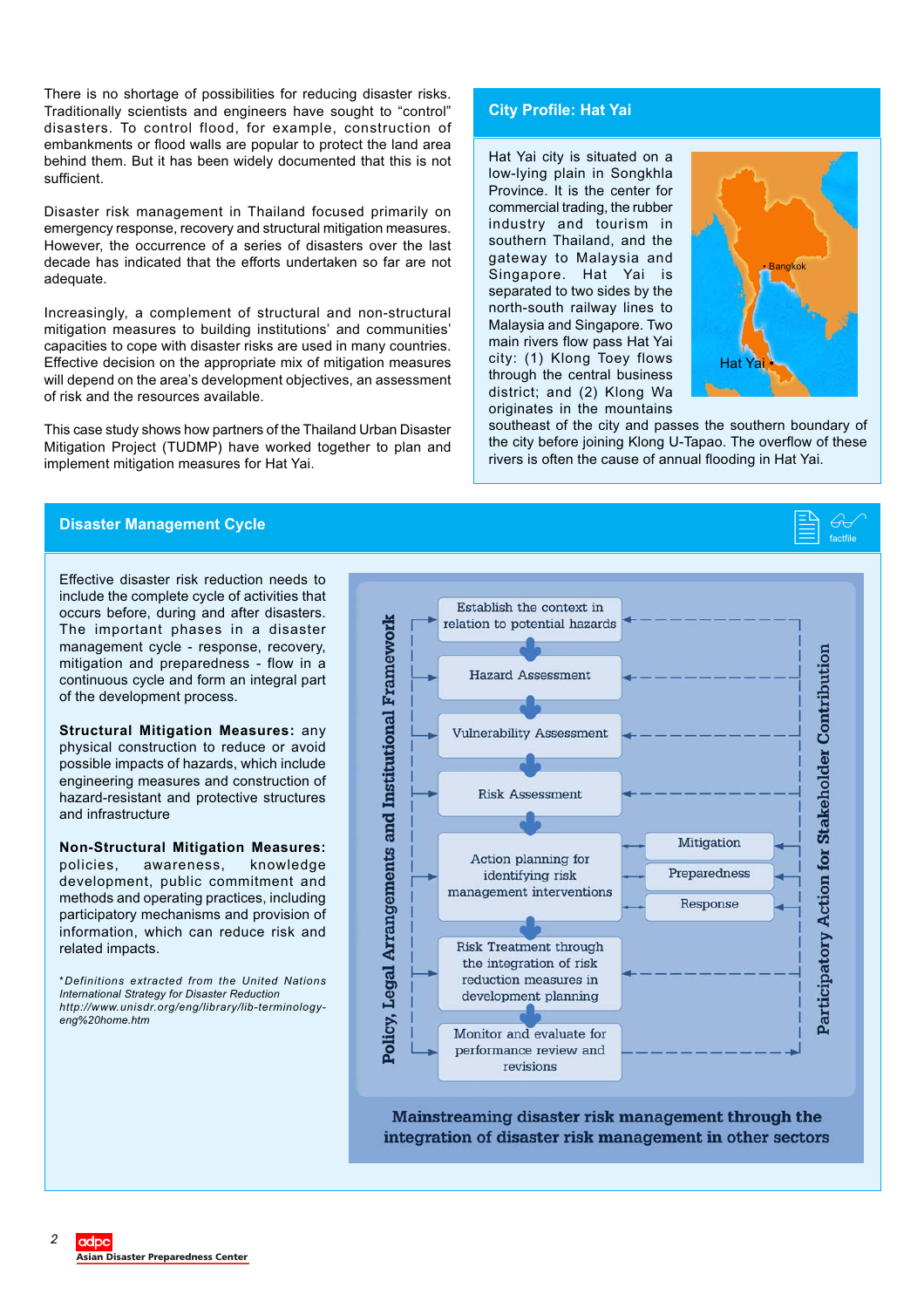# **The Planning Process**



After the Year 2000 flood, the National Economic and Social Development Board (NESDB) was tasked to formulate a flood mitigation action plan for Hat Yai. The Government of Thailand allocated almost USD120 million for this process. The plan was submitted and approved by the Cabinet in April 2001.

A series of meetings involving national government departments responsible for forestry, highways, irrigation, land development, local administration, meteorology, public works, town and country planning, and all provincial- and



district-level government departments were called upon to develop the flood mitigation action plan. Kasetsart

University and ADPC were also involved in this planning process. A Hat Yai Flood Mitigation Committee was established with five subcommittees to plan and implement proposed measures.

"A lessons learned from the Hat Yai flood crisis is that a disaster is never caused by any one factor," emphasized Mr. Kreng Suwanwongse, Mayor of Hat Yai (1999-2002) in the aftermath, "the success of overcoming this crisis depends on the effective

*"A lessons learned from the Hat disaster is never caused by any one factor," emphasized Mr. Kreng Suwanwongse, Mayor of Hat Yai*

and reforestation.

cooperation of all departments concerned."

The focus of the plan was on largescale structural mitigation measures that could better manage large volume of floodwater into Hat Yai and the vicinity. They include construction of an integrated network of bypass channels, drainage systems, flood walls, water pump stations and water retention ponds. Proposed non-structural mitigation measures, also focused at the macro-level, included development of an early warning system, land-use readjustments

It was in this context that ADPC developed the TUDMP - to complement and build on the activities implemented under this flood mitigation action plan. Yai flood crisis is that a In this pilot initiative, TUDMP's broader goal is to demonstrate to Thailand and other countries in Asia, a methodology for mitigation planning and implementation that promotes safer communities and sustainable development. The experience in Hat Yai highlighted four steps that are key to effective disaster mitigation:

| <b>Hat Yai Flood Prevention and Mitigation Management Committee</b>               |                                                                            |                                                                                         |                                                                                                                      |                                                                                                                      |                                                                                                                               |
|-----------------------------------------------------------------------------------|----------------------------------------------------------------------------|-----------------------------------------------------------------------------------------|----------------------------------------------------------------------------------------------------------------------|----------------------------------------------------------------------------------------------------------------------|-------------------------------------------------------------------------------------------------------------------------------|
|                                                                                   |                                                                            | <b>Chief: Deputy Prime Minister</b><br>Secretary: Water Resources Department            |                                                                                                                      |                                                                                                                      |                                                                                                                               |
| Project Information<br>and Education Sub-<br>committee                            | <b>Land Procurement</b><br>Sub-committee                                   | <b>Project Evaluation</b><br>Sub-committee                                              | <b>Construction Co-</b><br>operative Sub-<br>committee                                                               | <b>Land Use Planning</b><br>Re-adjustment for<br><b>Flood Control Sub-</b><br>committee                              | Occupation<br><b>Supporting for New</b><br><b>Channel Land</b><br>Owner Sub-<br>committee                                     |
| <b>Chief: Provincial</b><br>Governor<br>Secretary: Songkhla<br>Information Office | <b>Chief: Provincial</b><br>Governor<br>Secretary: Songkhla<br>Land Office | <b>Chief: Provincial</b><br>Governor<br>Secretary: Songkhla<br><b>Provincial Office</b> | Chief: Director of<br>Royal Irrigation<br>Dept.<br>Secretary: Water<br><b>Resources</b><br><b>Development Office</b> | Chief: Director of<br>Public Works &<br>Town-country<br>Planning<br>Secretary: Bureau<br>of Town-country<br>Planning | Chief: Director of<br>Community<br>Development<br>Department<br>Secretary: Songkhla<br>Community<br><b>Development Office</b> |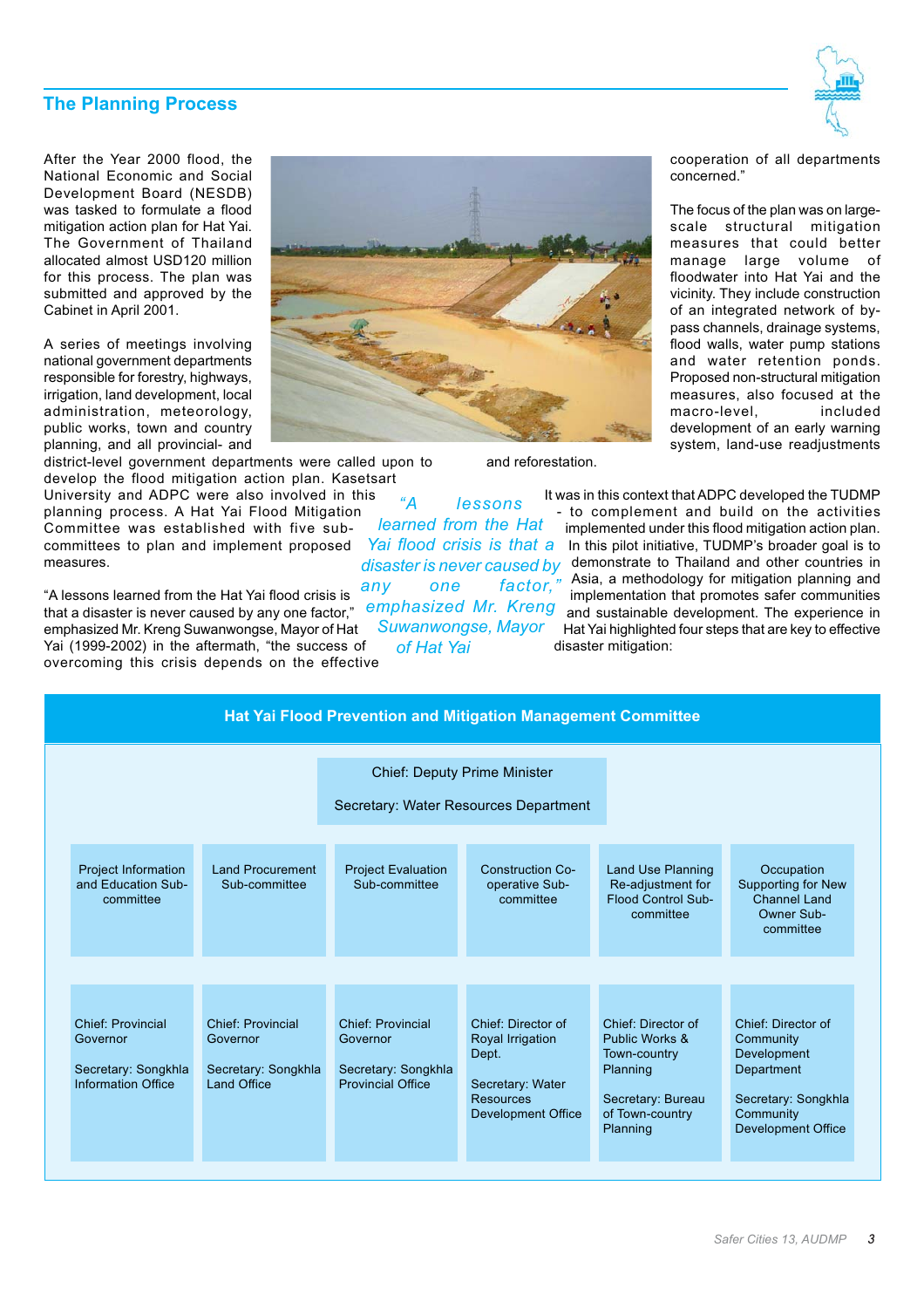**Step 1: Assess the risk.** Prior to planning, it is important to assess the risk. Comprehensive risk assessment is conducted to better understand the existing and potential disaster risks. Based on the risk assessment, mitigation measures can be identified and prioritized.

*Step 2: Plan with communities.* While the development of a plan at its minimum may involve a small number of disaster managers or other specialists, ideally mitigation or disaster risk reduction planning is a priority-setting and partnership-building exercise to coordinate the efforts of multiple agencies and levels of government and society. ADPC provided a community-based approach to disaster mitigation that is participatory in design and address the community's vulnerabilities and capacities.

*Step 3: Raise awareness.* To ensure political commitment for the planning and implementation of mitigation measures, it is essential for all stakeholders to first be aware of the importance of disaster mitigation.

**Step 4: Build capacity.** It is necessary to go beyond raising awareness by generating knowledge and developing skills which can translate this awareness into concrete practices.

There are no clear cut lines as to when one step begins and the other ends. These are inter-related steps that take place simultaneously.

# **Four Steps for Effective Disaster Mitigation**

# **Disaster Management Cycle**

**ED**  $\overline{\mathbb{G}}$ factfile

**Examples of non-structural mitigation measures** Building codes enforcement Environmental management Financial measures: insurance, loans, tax, micro-finance schemes, compensation Forecasting, monitoring & early warning systems Knowledge management: education, awareness, capacity building Land use planning and zoning Legislation and policy development Natural resources protection: water, coast, forest **Examples of structural mitigation measures** *For flood* By-pass channel Dam Drainage System Flood wall Reservoir Retention pond Road elevation Storm drain Water pump



#### **Step 1: Assess the risk**

The Regional Disaster Management Study Center established at the Faculty of Natural Resources, Prince of Songkla University in November 2002 was where data for the flood risk assessment of Hat Yai was collected, analyzed and presented as risk maps using Geographic Information Systems and Remote Sensing technologies. The risk assessment showed the degree of which population, lifeline facilities, infrastructure and housing in different parts of Hat Yai are at risk to flood as well as fire.







a problem. Flooding becomes a problem when it affects human development. It is therefore important to know what is specifically affected by the flood.

Flood by itself is not necessarily

Some assessments may focus on a specific hazard (e.g. flood) although a multi-hazard approach would be more effective since risks are often multi-hazard in nature. A flash flood often triggers landslides or it may disperse toxic materials; and earthquake may cause fire and tsunamis.

This risk assessment formed the basis for identifying and prioritizing mitigation activities.

The assessment revealed several communities extremely vulnerable to flood and fire. Highly vulnerable communities in Hat Yai City Municipality and Kuan Lang Municipality were selected as sites to pilot mitigation activities.

#### **Step 2: Plan with communities**

One of the first tasks at the community-level was to conduct a risk assessment. The process of conducting a risk assessment involving community members provides an opportunity to collectively discuss

*4*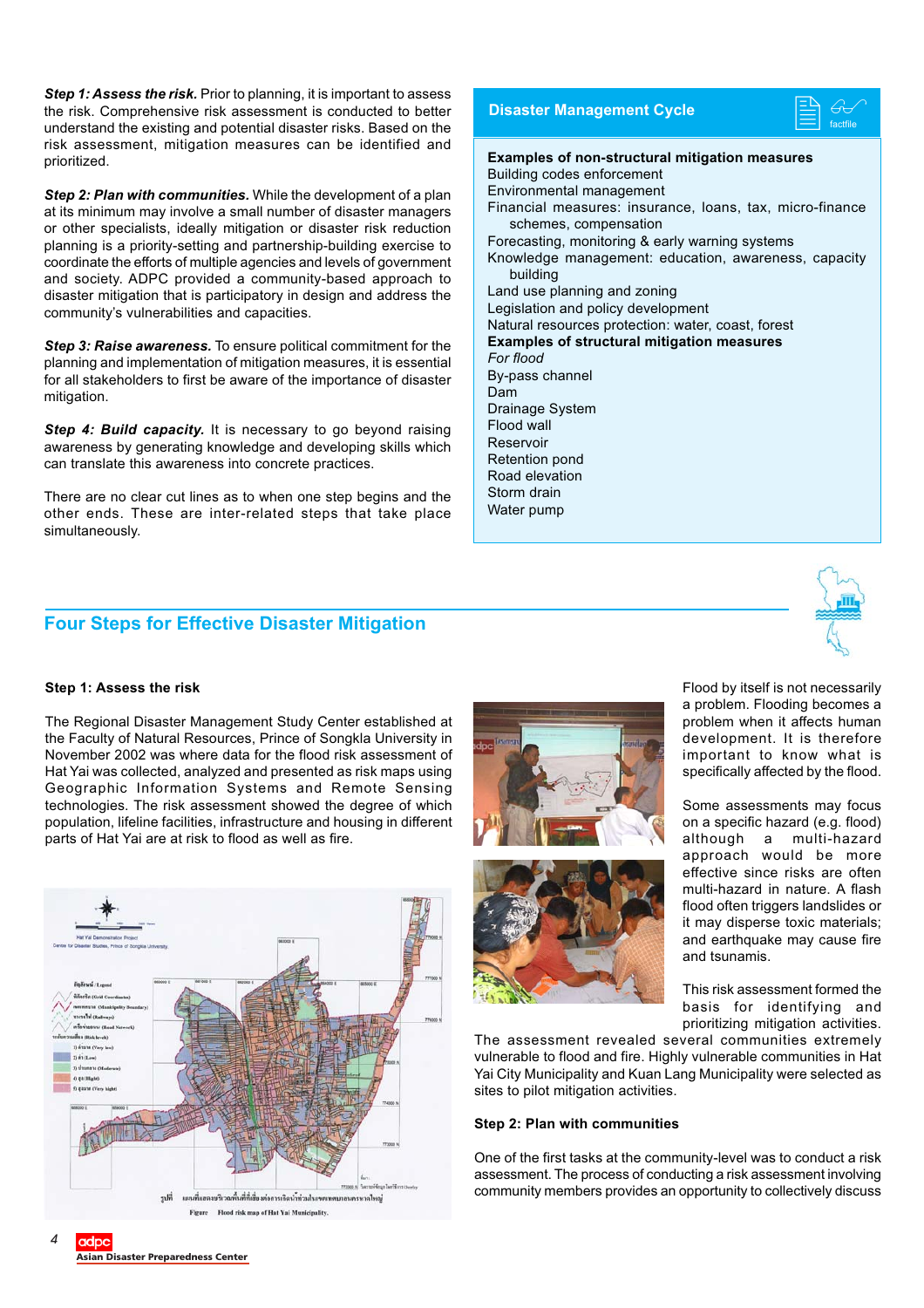# **Lessons Learned**

#### **Why involve the community?**

They can:

- provide local knowledge of the hazard and risk in the area
- design a project that meet their needs
- strengthen resident and business support for the project
- minimize misunderstandings
- help share the workload

the problems, needs and solutions. In Hat Yai, communities in each municipality adopted a different approach to the risk assessment process.

Selected communities in Hat Yai City Municipality reviewed the risk maps and evacuation plan developed by Hat Yai City<br>Municipality, and provided Municipality, and recommendations which were fed back to the municipality. To ensure that all members of the communities in Hat Yai City Municipality know of and understand the risk maps and evacuation plans, ADPC coproduced a flood preparedness leaflet which was widely disseminated. *Mr. Somchai Saman, a deputy head villager of Bang Fab*

In Kuan Lang Municipality, community groups developed their own hazard and risk maps. These risk maps and report of the communities' recommendations were proposed to *promote community-*Kuan Lang Municipality.

*national policy to based approaches to disaster risk*

*DDPM has recently issued a*

*community in Kuan Lang Municipaltiy.*

It is important to have plans at different levels that complement each other. At the national level, framework and *reduction.*

guidance in developing disaster risk reduction plans are critical.- Development of disaster risk reduction plans should be based on a thorough participatory risk assessment and planning process. Disaster risk reduction plans should consider actions to take before,

during and after a disaster and should be linked with the economic and social development at the national level.

ADPC developed strong network with local stakeholders in Hat Yai, and actively promoted dialogue and forged partnerships between government authorities, NGOs, communities and other organizations at different levels (national, provincial, local) and with different sectors (water, community development, security).

One of the needs identified in the risk assessment process was to operationalize the emergency management and response system in vulnerable areas by building institutional connections between government and community-level networks. This activity complements the early warning system being developed. The public must be aware of the different warning signals and have the capacity to act accordingly.

A series of workshops, training courses, and drills for evacuation and search and rescue were held bringing together community groups, Civil Defence volunteers, Mittraphab Samakkee Foundation representatives, Fire Rescue and Rescue Association, and government officials from the Department of Disaster *"...During the rainy season the person-incharge must check the warning flag and report its status to the community leader." said*

> and discussion groups are good places to begin dialogue and encourage participation. These discussions can draw out opinions, build awareness, and increase engagement amongst different groups in society.

"I think our community is more united and organized now. We have regular meetings. We are assigned specific tasks. During the rainy season the person-in-charge must check the warning flag and report its status to the community leader." said Mr. Somchai Saman, a deputy head villager of Bang Fab community in Kuan Lang Municipaltiy.

DDPM has recently issued a national policy to promote communitybased approaches to disaster risk reduction. Budget has been allocated to support and provide platforms for communities to participate in the planning and implementation processes

## **Who to involve in the planning process?**

#### **Consider involving representatives from the following organizations in mitigation planning:**

Planning Public works Infrastructure Critical facilities (hospitals, schools, power stations) Public safety (police, fire, health) Building, zoning, code enforcement **Housing** Finance

**Engineering** Urban development Representatives of communities (farmers, women's group) Private sector (businesses, industries, land developers, real estate agents, construction) Academic, training and research Media Donors

Prevention and Mitigation (DDPM), Irrigation Department, Meteorological Department and Municipalities. Forums, community meetings, committees,

checklist  $\boxed{\blacktriangledown}$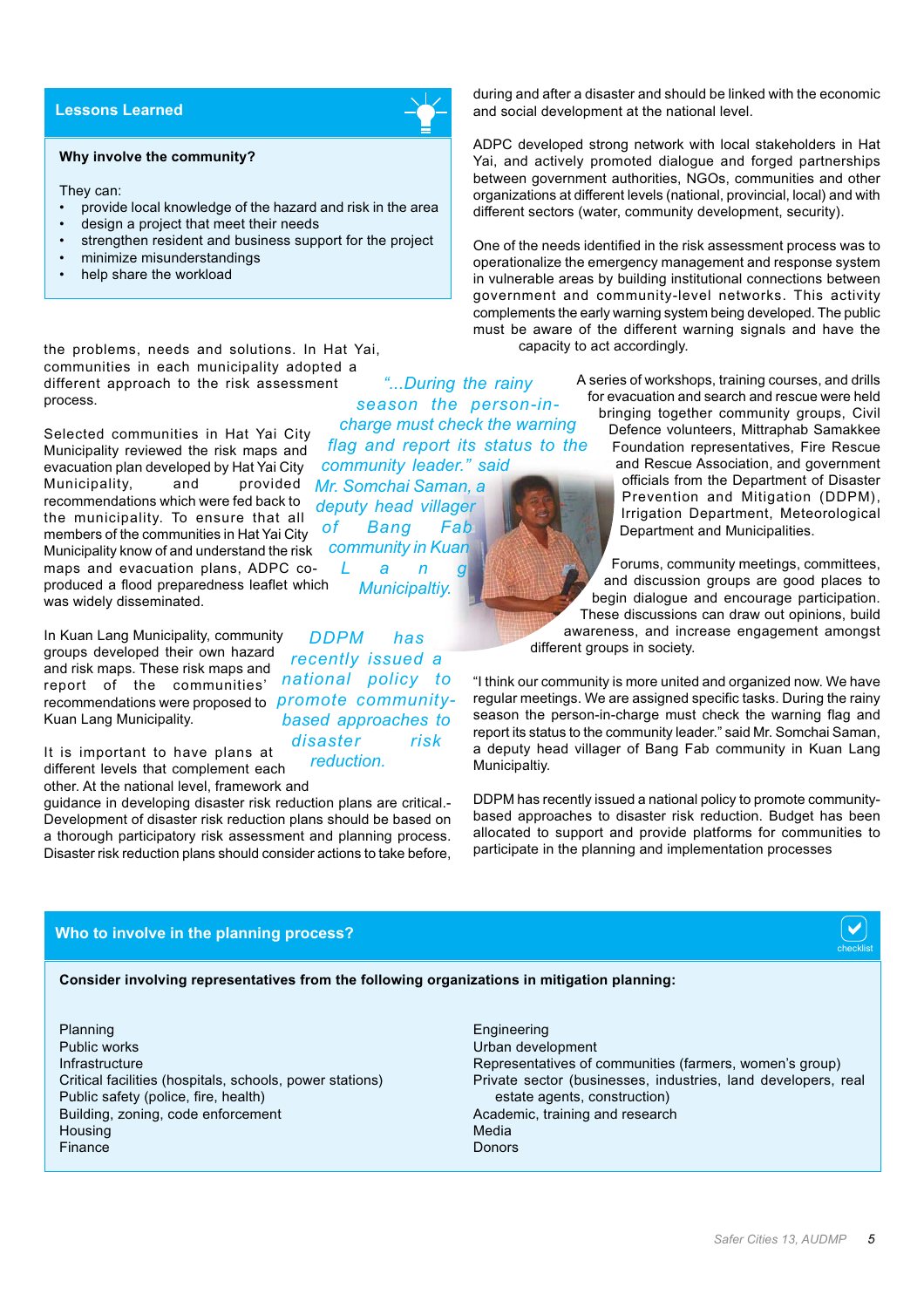#### **Step 3: Raise awareness**



TUDMP adopted different approaches and used different media to raise public awareness.

The United Nations have designated the second Wednesday of October as the International Day for Natural Disaster Reduction.

National events are held worldwide on this day every year to raise public awareness on disaster risk reduction.

TUDMP partners planned a high-profile campaign to commemorate the International Day for Natural Disaster Reduction on 12 October 2004 in Hat Yai. The campaign "learning from today's disasters for tomorrow's hazards," comprised of a series of events catered to different groups of people.

Over 200 people participated in a parade around the city including government authorities, NGOs, students, residents, media groups, famous movie stars and ADPC staff, carrying banners and broadcasting disaster safety messages.

A press conference was organized followed by"certificate-awarding ceremony for 90 community leaders and volunteers who completed a training on flood preparedness planning, and prize-awarding ceremony to 26 students who won an art competition entitled, "flood preparedness," for primary and secondary schools in Songkhla Province.





hazar

Demonstrations on emergency search and rescue, fire safety, road safety and first aid, and screening of a video entitled, "Living with Flood" produced by Vietnam Red Cross and dubbed in Thai proved popular among the public.

This event is a first-of-its-kind in Thailand and received wide media coverage. This was a successful collaborative event, involving Songkhla's Disaster Prevention and Mitigation Regional Center, Hat Yai City Municipality, Mittraphab Samakkee Foundation, Red Cross Chapter, Hat Yai Hospital and ADPC.

These and other special commemorative events are important for raising awareness but they need to be supplemented with a strategy that builds public awareness on an ongoing basis, sustains public interest and motivates stakeholders to take appropriate actions. TUDMP's strategy included:

**Distributor print**. Leaflets on flood and fire preparedness, and a handbook on community-based disaster risk reduction were printed and widely disseminated.



**Face-to-face activities**. A series of workshops, training courses, drills and events were organized (see Step 4: Build capacity).

**Audio-visual**. Videos were produced on the activities of the TUDMP. A video "The Change of Paradigm - AUDMP Achievements" dubbed into Thai language was presented to communities to build a common understanding of disaster mitigation.

**Electronic media.** TUDMP information and project outputs are made globally accessible on the ADPC website.

#### **Step 4: Build capacity**

TUDMP tailored workshops, courses and drills to build capacity for different groups of people at national, provincial and community levels, to reduce disaster risks in a concerted manner.

For policy makers, TUDMP organized a national workshop on "Thailand's Disaster Mitigation Strategy" on 10 March 2003, to introduce the project to senior government officials and other stakeholder, and provide a forum for developing disaster management strategies for the country.

To strengthen the capacity of national-level DDPM staff, TUDMP organized two courses, namely""Natural Disaster Management" and""Community-Based Disaster Management (CBDM)" during June and July 2003.

Subsequently, DDPM became a member of ADPC's National Partner Training Institute. As a member, DDPM have access to ADPC training materials. ADPC in collaboration with DDPM tailored and translated training materials for high- and mid-level government officials and community groups based on their needs.

TUDMP in collaboration with DDPM organized three type of training courses focused on:

- An International Perspective on Disaster Management for Executive Management for High-Level Officials of DDPM. A manual entitled "Total Disaster Risk Management," was produced and continue to be used as a reference document in DDPM. This manual is available online on the ADPC website (Please see reference).
- Community Based Disaster Management for Mid-Level Officials at the provincial levels
- Training of Trainers on Flood Risk Management for Mid-Level Officials at the provincial levels

At the community level, the 12 Regional Centers of DDPM trained 36 batches of community leaders and voluntary groups in disaster management during 2004. The target for Year 2005 is 120



adpc **Asian Disaster Preparedness Center**

*6*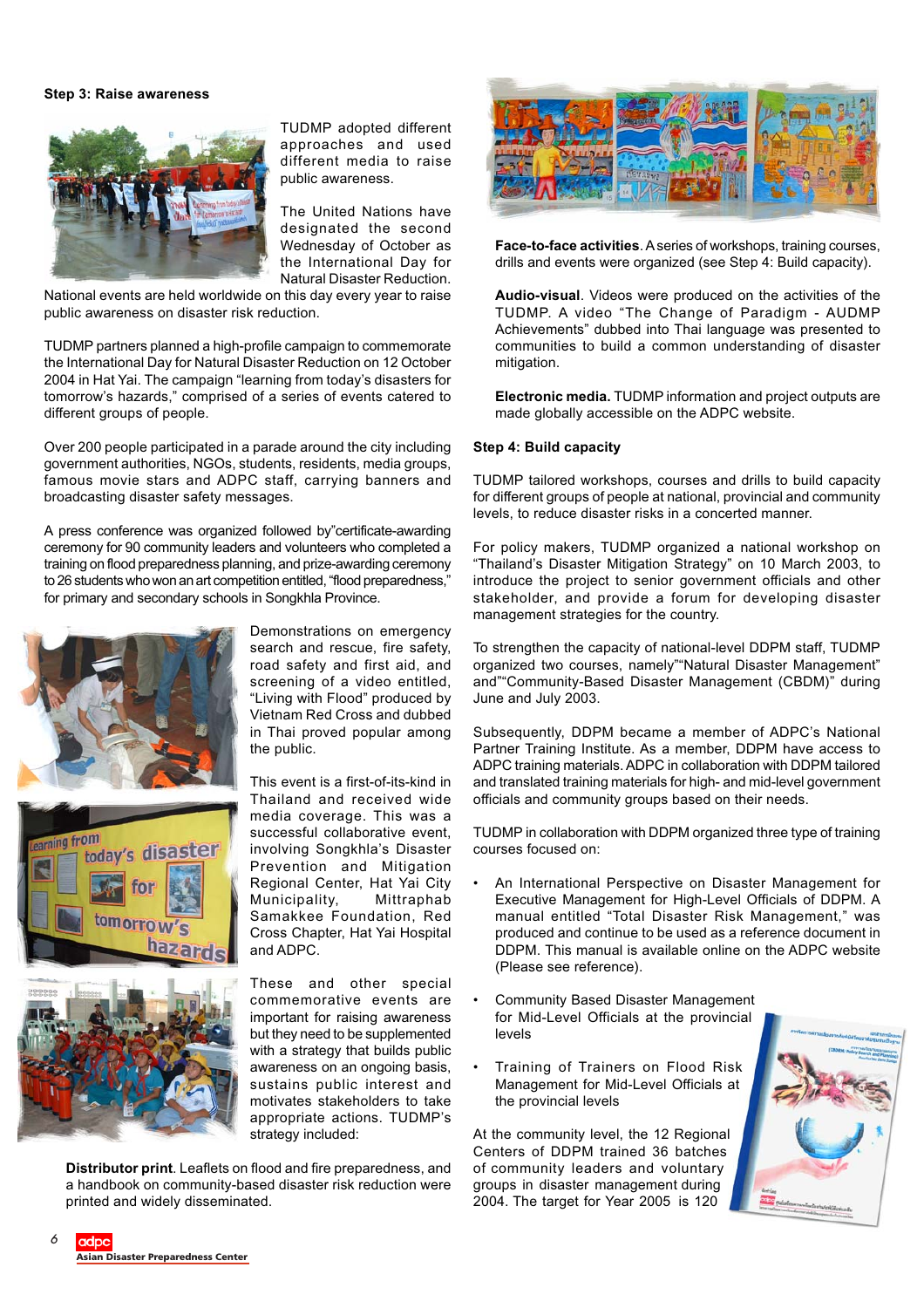

batches. The process practised by TUDMP and the series of pilot capacity building initiatives in Hat Yai provided useful lessons learned in tailoring activities to suit the needs of communities in other provinces.

In both Hat Yai City and Kuan Lang Municipalities, community training sessions and workshops on disaster management were identified as opportunities to inform communities about their emergency management and response plans, and generate th eir support in operationalizing the plans. At the start of the training, participants developed community-level emergency management and response plan that were in line with the municipal plans.

*"Previously, we were all busy with our own lives, but the training on CBDM and emergency response made us realized the importance of having a well-informed and well-prepared community for overcoming any crisis situations," said Mr. Roon Tebenmood, Bang Fab Community Leader, Kuan Lang*

*Municipality.*



Based on the community-level emergency management and response plans developed by the pilot communities, a series of training sessions and drills were conducted for the communities. They included:

- A flood evacuation drill
- Field training on rescue boat driving, first aid and rescue
- Fire safety

"Previously, we were all busy with our own lives, but the training on CBDM and emergency response made us realized the importance of having a well-informed and well-prepared community for overcoming any crisis situations," said Mr. Roon Tebenmood, Bang Fab Community Leader, Kuan Lang Municipality.

### **Lessons Learned**

Focus on:

- Linking disaster mitigation with development goals
- adopting a multi-hazard approach to assessment, planning and implementation
- ensuring the participation of representatives from different sectors and levels
- committing funds for mitigation planning and implementation
- developing clear roles and responsibilities for different stakeholders in disaster risk reduction
- providing policy support for community-based disaster risk management
- establishing networks and sustainable mechanisms for revising plans, raising awareness and building capacities as staff and community needs changes

# **Future Challenges**

The gradual shift from a top-down relief and response approach to a more inter-sectoral risk management approach has begun to influence the way disaster risk reduction programs are now being planned and implemented. Many high-level policymakers from the government sector and international agencies are recognizing the importance of the participation of local government, NGOs, CBOs and communities in development.

However, despite regulations, trainings and pilot projects, people will continue to be vulnerable unless they are committed to and take the responsibility for reducing disaster risk. For mitigation to become a part of people's–"culture" requires time and integrated efforts from different organizations.

The planning process involves continuous implementation, monitoring, review and revision of the plan to reflect the changing situation and needs of the area(s). Monitoring and evaluation a fundamental learning process to understand the full extent of positive and negative outcomes and impacts of an initiative.

It is important to establish sustainable systems for risk assessment, planning, awareness raising and capacity building and repeat activities, messages and training courses. This is because people will forget. Politicians and leaders change. Community needs also change.